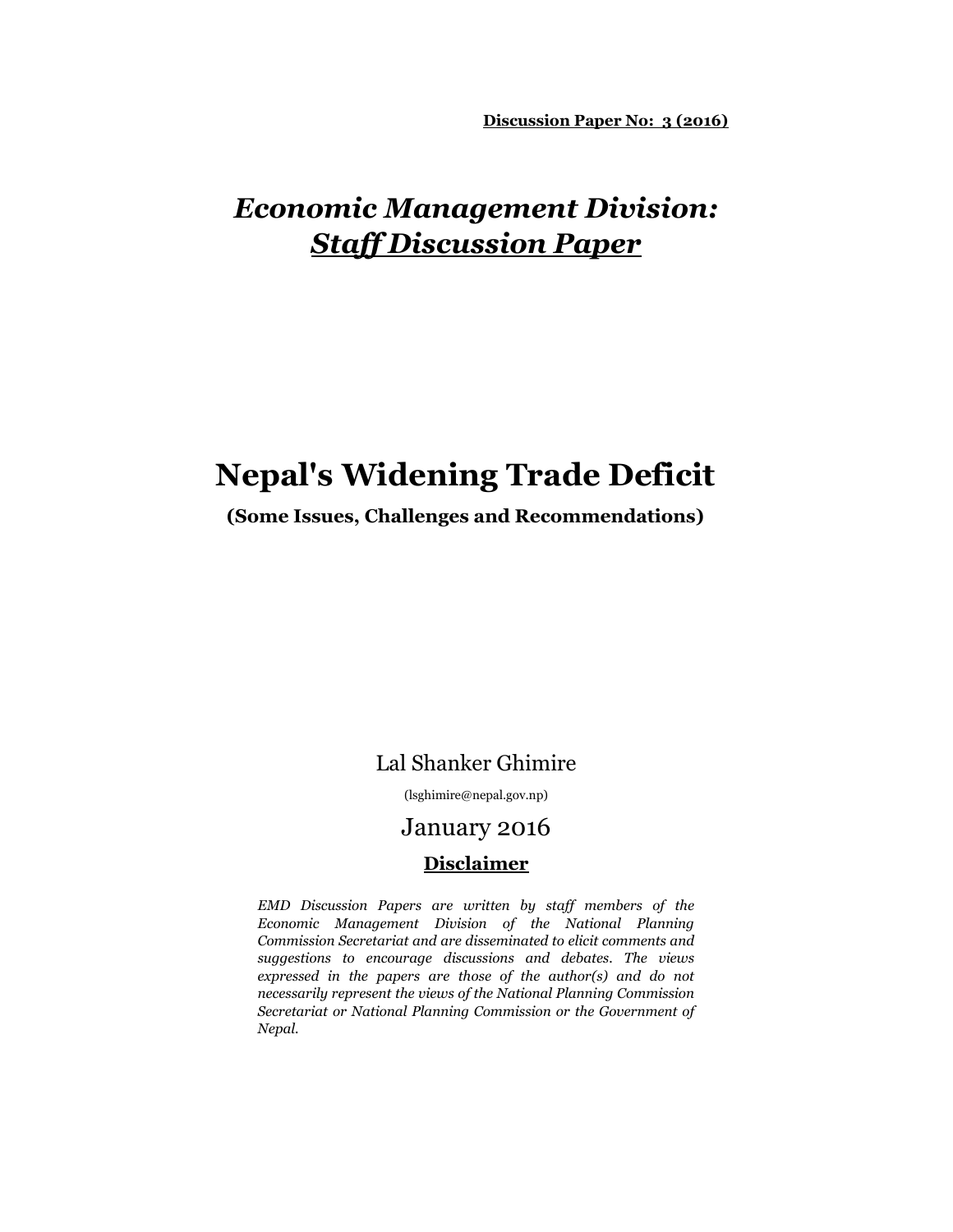# **Contents**

| <b>1. Context and Status</b> | $\bf{2}$ |
|------------------------------|----------|
| 2. Issues and Challenges     | 3        |
| 3. Recommendations           |          |
| <b>4. Conclusion</b>         | q        |
| 5. References                |          |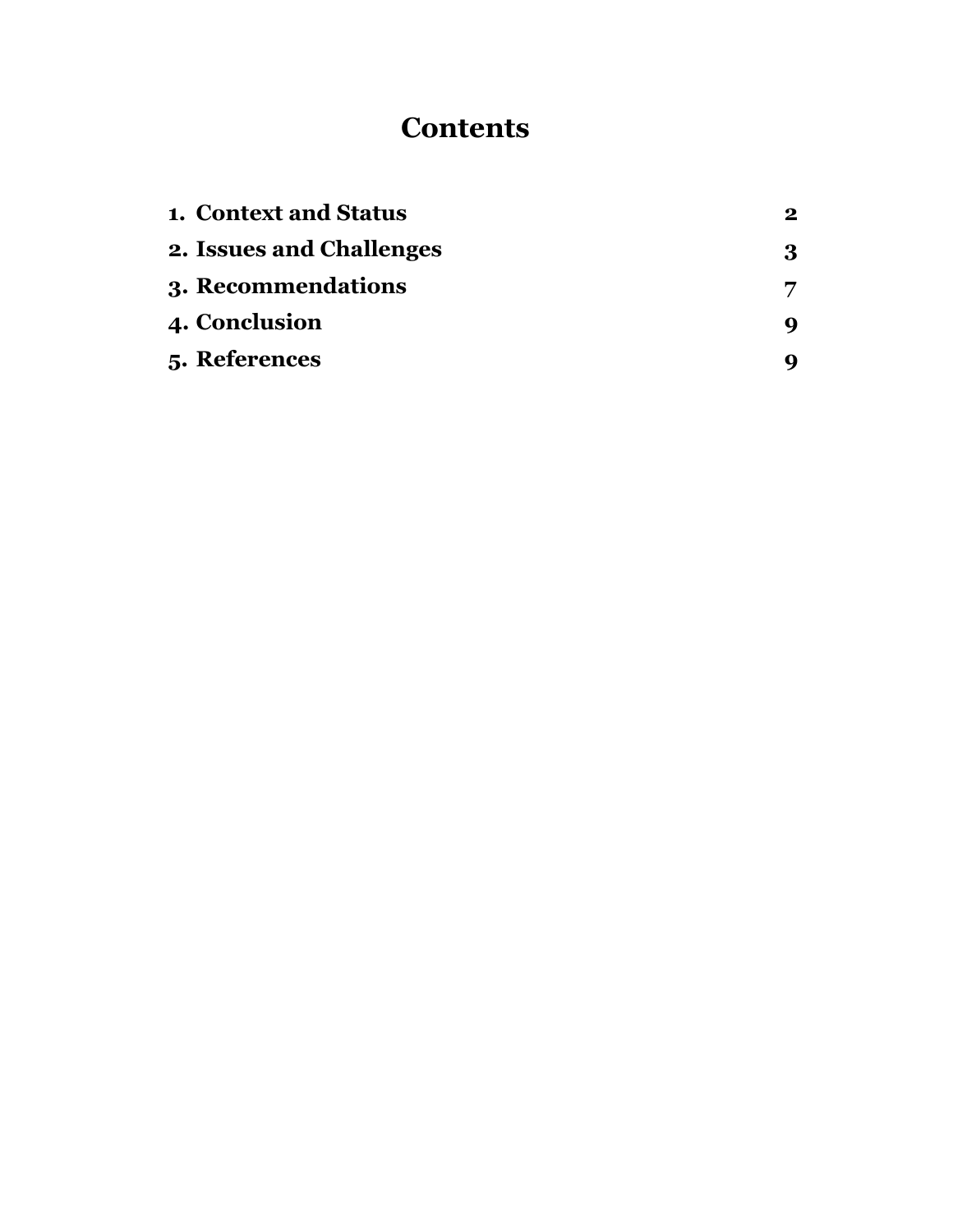# **Nepal's Widening Trade Deficit**

**(Some Issues, Challenges and Recommendations)\***

### **1. Context and Status**

The growing and continued mismatch between import and export have resulted in an alarming level of trade deficit in Nepal. Over the years, export has almost been stagnated, and the import skyrocketed. From 1:3 until a decade ago, Nepal's import is now 9 times bigger than export. Available statistics show that the total export, which used to be 9.4% of the Gross Domestic Product (GDP) a decade ago, has squeezed to



5.2%, whereas import has swelled to almost 40 percent GDP- in fiscal year 2004/05 it was 35 percent. During the last decade, import increased by 4.8 folds to Rs. 775 billion whereas export went up just by 1.4 folds to Rs 85 billion. As a result, trade deficit swelled by 6 times in the last one decade and has reached to Rs. 689 billion. The current Three Year Plan, ending

on 15 July 2016, aimed at maintaining a trade deficit of 20 percent of the GDP, however, the preliminary estimates and the data indicate such deficit to be around 35 percent of the GDP.

India continued to command a major share in Nepal's foreign trade. With Indian economy's growth accelerating and manufacturing as well as industrial base enhanced further and strengthened, India's share in Nepal's total merchandise trade in the last fiscal year increased to 64 percent - in 2003-4, it was 58 percent. China's trading share with Nepal also doubled in the last 5 years to 12 percent - around onefifth of the trade with India. The share of other countries continued to decline to 26 percent of Nepal's total trade last year, with Nepal shifting its long-running

 $\overline{a}$ 

*<sup>\*.</sup> Contributions from Dr. Krishna Prasad Acharya and Mr. Prem Khanal are well recognized.*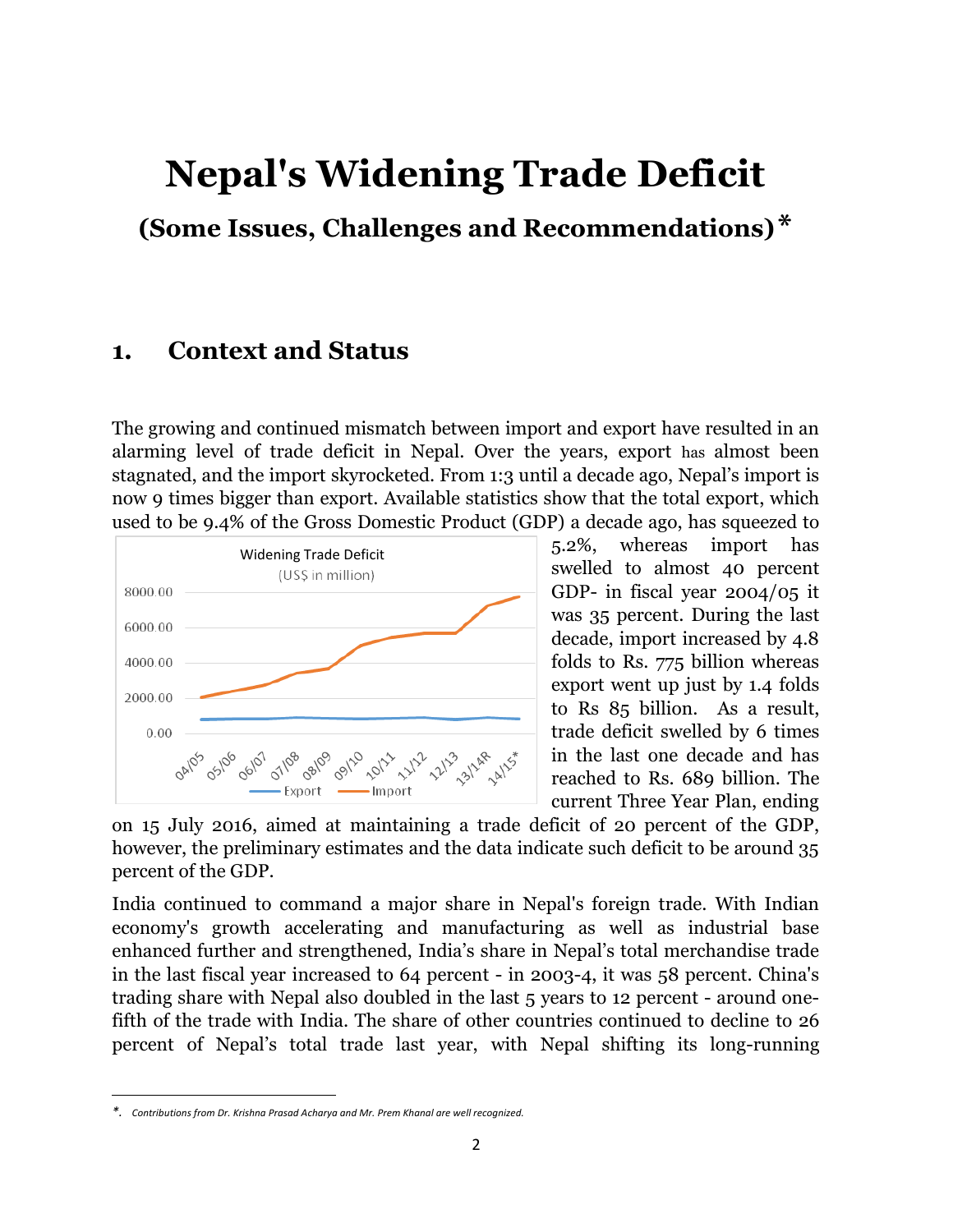dependency on other countries for the imports of vehicles and machinery, equipment, among others, to India.

The slow growth in export compared to the robust growth in import remains a major concern for Nepal to benefit from trade. The average growth in export was 4.2% in the last decade whereas growth in import during the same period was 18.2 percent. India continued to be the largest export destination of Nepalese goods and services with absorbing 66 percent of Nepal's export. In terms of commodities exported, textiles is the largest export to India followed by zinc sheet, polyester yarn, juice and jute products. These five commodities represented 42 percent of the total exports to India in the last fiscal year. Despite being the second largest economy and northern neighbor, China absorbed only 2.8% of Nepal's total export on average in the last three years. Tanned skin, handicraft, woolen carpet and noodles are major commodities exported to China. Countries other than India and China absorbed almost a quarter of the total export in the last one decade. Woolen carpet, readymade garments, pashmina and pulses occupied almost half of the total exports to other countries.

Similarly, import recorded a robust growth of over 18 percent, on average, over the last decade, also triggered and prompted by remittance supported consumption. Import from India was 64 percent of Nepal's total import. And, from China it was 12 percent. Nepal imported 24 percent from countries other than India and China. Oil and the petroleum products, imported from India accounted for 22 percent of import from India and 14 percent of total import of last year. The value of oil and petroleum products last year was Rs. 110 billion - 18 percent less than the previous year. This decline was due to a decline in price of petrol in the international market. Again, the value of oil and petroleum products import was more than the total value of goods and services Nepal exported. The other major items of import from India included are vehicles and spare parts, MS billet, and rice and paddy. Telecommunication equipment is the largest import from China followed by electrical goods, machinery parts and chemical fertilizer. With an import value of Rs. 24 billion, silver topped the list of goods imported from other countries last year. Aircraft's spare parts, crude soybean oil, polythene granules, silver and gold are other major imports from other countries.

## **2. Issues and Challenges**

High cost of production coupled with poor access to international markets are some of the major constraints to expand Nepal's export base. In addition, Nepal's limited exportable items, such as carpet and readymade garments that used to command over two-third of total overseas export have lately lost shine. Indo-Nepal trade treaty has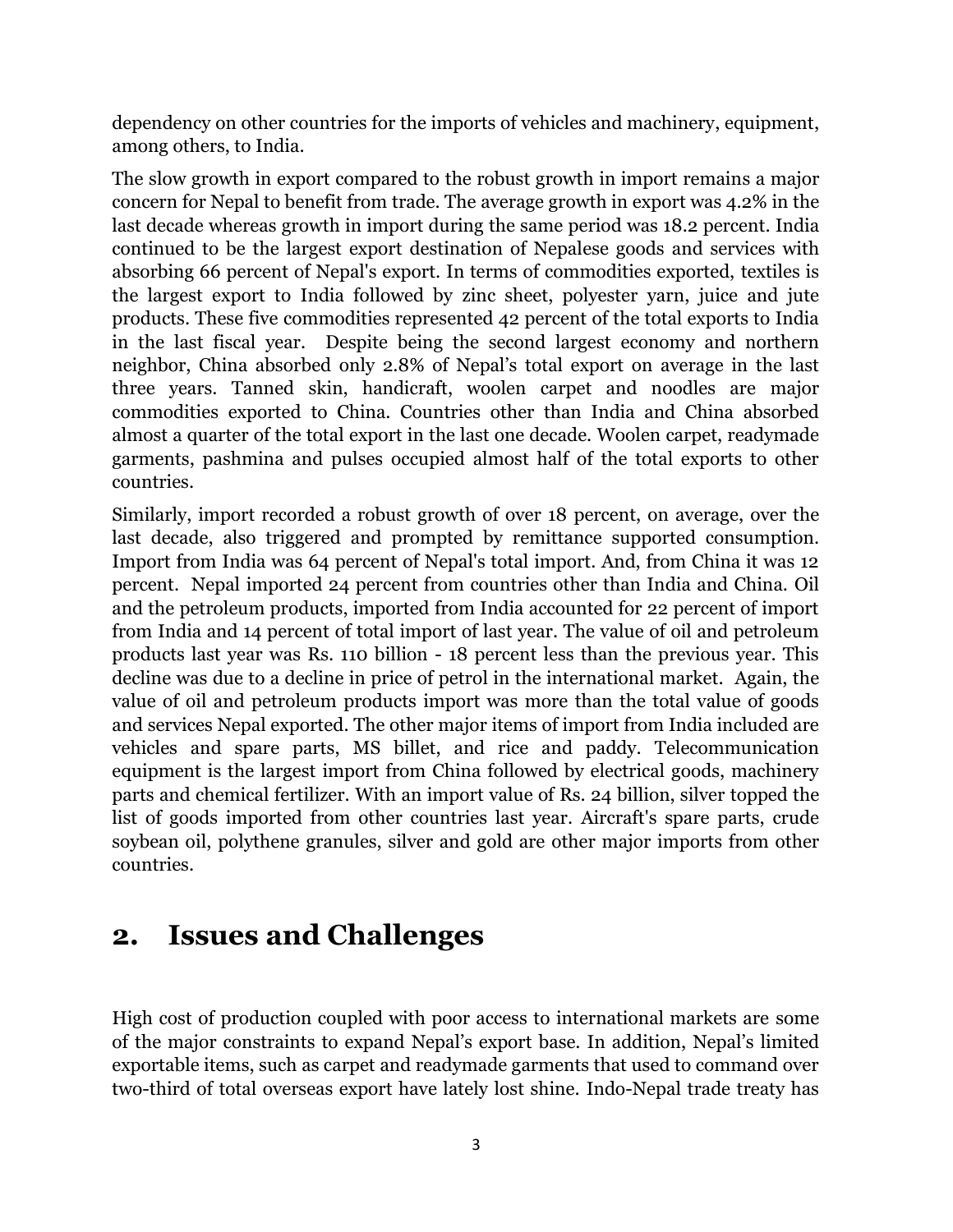provided opportunities for duty-quota-free access of the majority of exportable goods to India. However, despite having strong export potentialities to some States of India, Nepal lacks the production of commodities that can compete in the Indian markets. Northern neighbor China has also offered similar arrangement, but the story is more or less same. Following are the major issues that limit export prospects.

- a. **Export performance of manufactured goods is very dismal and depressing.** A steady decline in overall export has portrait a dismal indication in the foreign trade sector. The share of total export in the GDP declined to 5% in 2014-15 from 10% a decade ago, and from 15 percent one and half decade ago. Though merchandise exports, in domestic currency, grew by an average of 4.2% during the last one decade, in an US dollar terms, it was less than 1% during the same period. The main reason for the decline is the shrinking number of exportable commodities that can compete in the international market. About 85 percent of the total export used to be manufactured goods about seven years ago but the ratios shrunk to 78 percent in the last fiscal year. Growing share of agriculture products in total export basket reflects that Nepal's competitiveness in manufactured goods has weakened over the years. In addition, there is virtually no change in the types of finished products or commodities that Nepal has been exporting during the last two decades. However, trade in service has increased over the last five years.
- **b. Consumption also prompted by remittance help swelling of imports**. Despite sluggish economic growth, demand in Nepal remained



strong in the last one decade, due mainly to remittance earning by migrant workers. In dollar terms, the average annual growth of remittance including pension was 21 percent in the last decade. Nepal received US\$ 6.63 billion worth of remittance last year, which was 11.38 percent, more

than the amount that Nepal received in the previous year, and was equivalent to 31 percent of the GDP. The whopping flow of remittance in the economy propelled disposable income to grow by 13 percent annually on average in the last 10 years. However, in the absence of domestic industries capable to seize the opportunities in meeting increased demand of basic goods such as construction materials, household goods and clothing, among others, Nepal had no options but to import such items. Because of this, total import in dollar terms increased by 3.3 times in the last one decade with average annual growth of 15% percent. As the export growth in dollar terms remained almost stagnant, Nepal recorded an alarming level of trade deficit.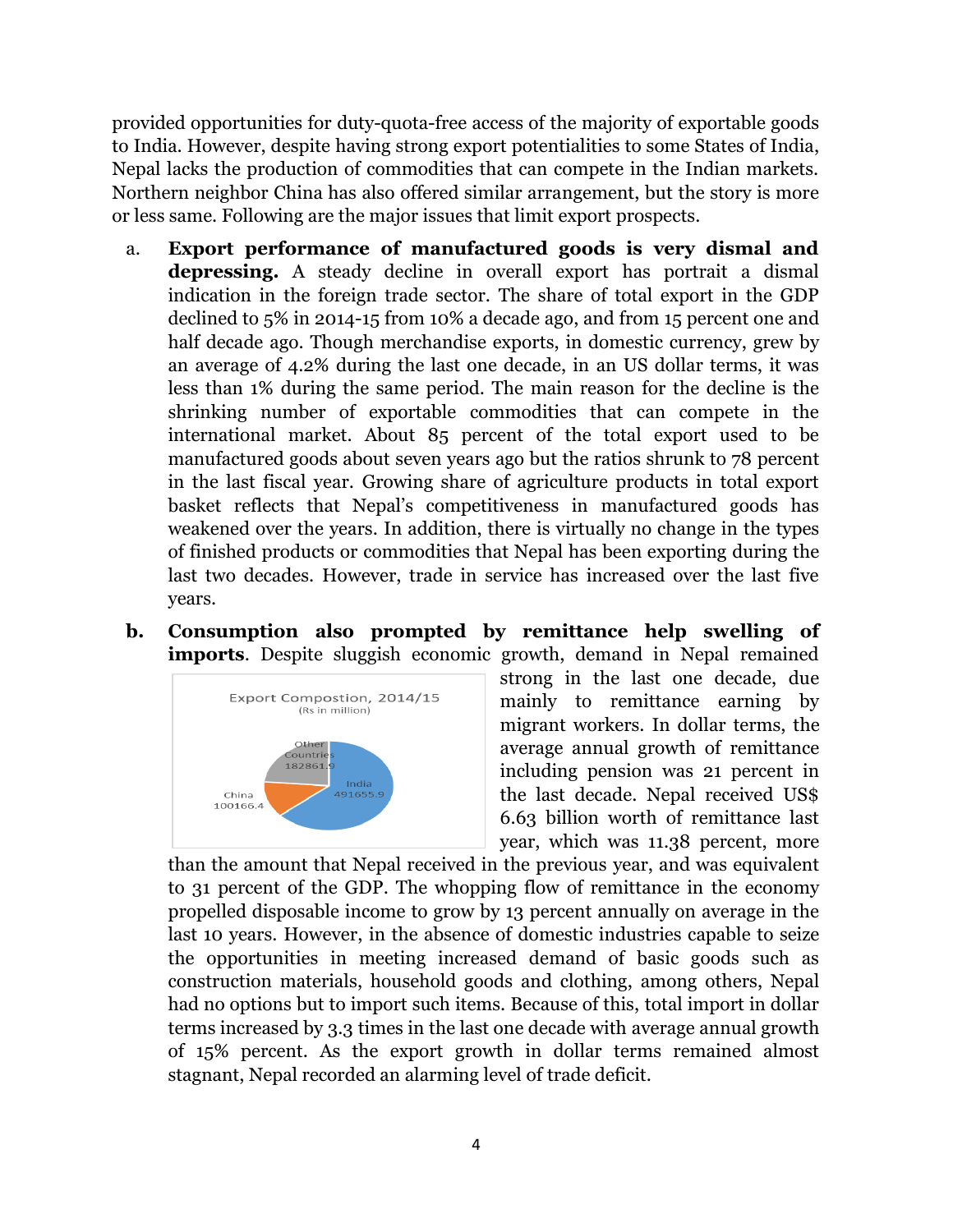**c. Nepalese industrial bases have been enfolded and squeezed**. It is usually seen that when an economy starts modernizing, a normal trend seen worldwide, the share of agriculture sector to the GDP shrinks while the contribution of service and industrial sector increases and widens. However,

available data show(s) that Nepal is not in foot prints that almost all the economies worldwide followed in their development history. Shrinking industrial activities is one of the disturbing features of Nepal's economy. The industrial sector that used to contribute 18 percent to the GDP a decade ago has squeezed - 15 percent in last year. The contribution of industry



group to GDP stood 14.1 percent in 2010-2011 whereas the contribution of manufacturing to GDP was 6.5 % - annual average growth rate of 2.5% in the manufacturing sector in the last decade. A decreased from 10 percent to 6.5 % of the manufacturing sector's contribution to GDP indicates that industrialization in Nepal is very much sluggish. This also indicates that Nepal's industries failed to capitalize the opportunities unveiled by the remittance-fueled consumption in the domestic economy, compelling the domestic economy to depend on imports to meet increased internal demand, let alone producing goods for exports.

**d. Nepal lacks exportable production from volume, value and quantitative perspectives**. Nepal has been requesting for a duty - free as well as quota -free access of its products to various markets. However, attention has not been paid and no efforts have been made to producing high quality products to be able to compete in the international market. About 33 items - 26 in the category of goods and 7 in the category of service, have been identified as products with higher potentialities, no concrete efforts have been made to make goods and service readily available for exports. No seriousness has been shown on market research and market development. Nepal boarders with five States of India which are also the most populous region of India. With the bilateral Nepal -India Free Trade Treaty in place, Nepal is in a perfect position to tap the market of 400 million people with per capita income of US\$1,340, which is almost twice of Nepal's per capita income. However, owing to the lack of policy and strategies to explore rapidly emerging business opportunities in such a huge market, Nepal hasn't been able to reap the benefits. With Indian economy advancing more and more toward shifting priority to producing products with higher profit margin from lower profit margin products, Nepal could benefit from exporting products with low-profitmargin-daily household commodities, such as readymade garments and slippers, among others. Though the size of population is small compared to Indian cities, adjoining Chinese cities where consumerism is rapidly growing,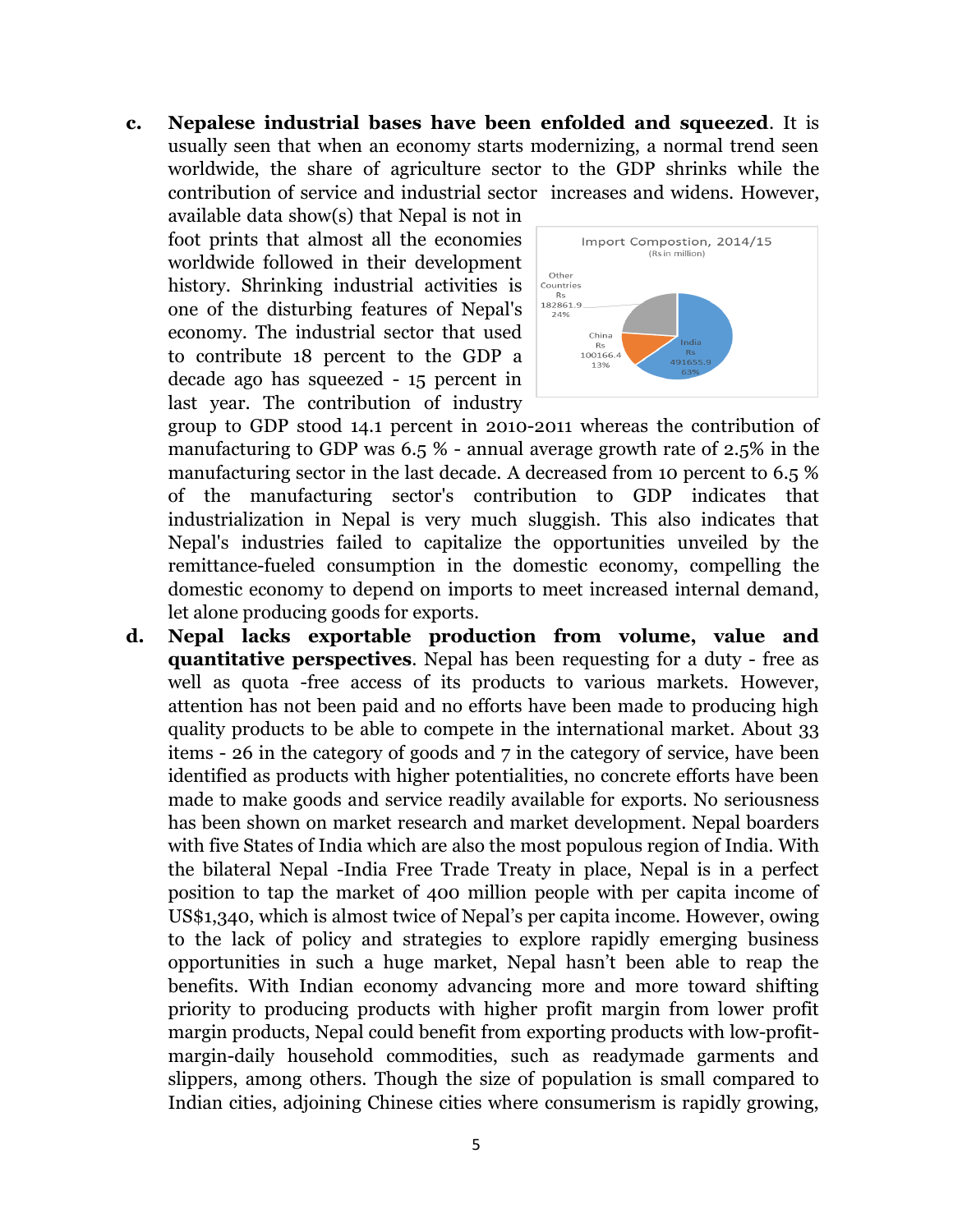also provide good business opportunities. In addition, the European Union has given duty-free as well as quota-free access to all exportable items under its 'Everything but Arms' initiative. Adequate efforts have also not been made to benefit from Trade and Investment Framework Agreement (TIFA) Nepal signed with the United States and from BIPA agreements signed with other countries.

- **e. Both trade related as well as other infrastructures remain inadequate and in poor condition**. Probably, the status of poor infrastructure is the biggest constraint that is limiting the prospects of industrialization in Nepal. Along with the lack of access to sea that adds around 15% to transit related transit cost in export compared to the countries that have access to sea, shortage of electricity, reliable road network, and access of finance have all work against to make Nepalese products competitive in the global markets. The shortage of electricity is forcing firms to operate at far less than the captive capacity. Those industries that can afford diesel power plant increases the cost of production, thereby eroding cost competitiveness. Studies have shown that the power produced by such plants using diesel as inputs are five times more expensive than the electricity. In addition, owing to lack of round-the-clock supply of power, industries utilize only about half of the productive capacity, if they opt not to have diesel generators. According to the Enterprise Survey, 2013, about 69 percent of firms identified electricity as a major constraint. The percentage of firms using a generator jumped to 50.5 percent in 2013 from 15.8 percent in 2009. Similarly, one-third of the manufacturing firms identified bad transport facility as a major constraint. In addition, the lack of adequate facilities for warehouses, handling equipment, scanning machines, and testing laboratories, have limited the prospects of export potentials.
- **f. Nepal continues to struggle with poor business doing environment**. Nepal's long-running political instability has produced many ills. Industrial unrests and strikes that are often orchestrated by somehow politicalized trade unions are some of them. As a result, industrialists are often forced to talk to outsiders such as political leaders to settle unrests and strikes in their factories. Unpredictable strikes and unrests have made exporters struggling all the time to meet supply deadlines set by foreign buyers. Such activities also further add to cost of production and erode competiveness. According to Doing Business 2014, Nepal has the highest export lead time (days) in the region, as it needs 11 documents, 42 days and costs US\$2,295 to export a container. Similarly, rigid labor policy that bars enterprises to adjust labor force as per the change in demand in the market. As per existing law, employees get permanent status after working for more than 240 days and after getting a permanent status, they can't be fired until they are proven engaged in criminal activities. The provision has become a recipe of disaster for order-based industries such as readymade garments and woolen rugs and season-based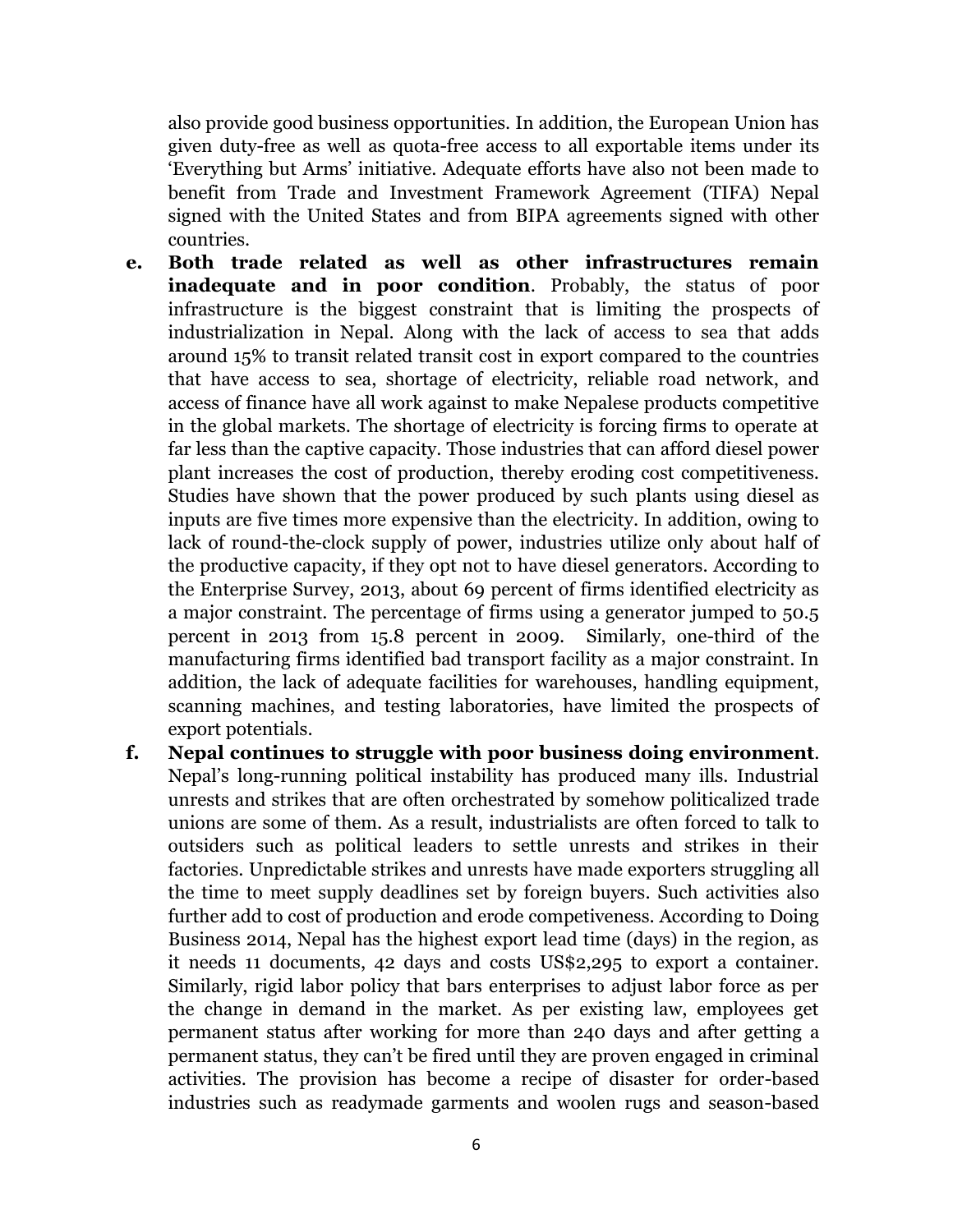industry such as tourism and hotels. Enterprises are compelled to keep on paying to the laborers even during the lean seasons, something that swells cost of doing business.

- **g. Nepal's quarantine certificates are not recognized by the importers.** Nepal has a huge potential of exporting agro-products to China and India. But both the countries do not recognize quarantine certificates issued by Nepal's laboratories because they do not meet international standard. As a result, agricultural products, such as fresh vegetables and seasonal fruits have been barred from entering into the neighboring markets just because Nepalese exporters are unable to submit quarantine certificates acceptable to both the countries.
- **h. Export incentives are not giving much incentives to exports.** In 2011, the government introduced cash incentive scheme to promote exports. As per the scheme, traders exporting goods to countries other than India are entitled to receive up to 2% of the value of the products as an incentive. Also, those goods with at least 30 per cent domestic value addition qualify for export cash incentive. However, exporters exporting goods to India are not qualified for such incentives, although it accounts for two-thirds of total exports.

# **3. Recommendations**

Promoting export oriented industries have long been a top priority of successive governments and the over the period governments have brought many policies aimed at enhancing exports. However, most of the policies failed to achieve set targets due mainly to lack of basic industrial infrastructures and business friendly environment. The following are the some of the critical recommendations to promote exports of Nepal.

a. **Immediate improvement of basic industrial infrastructures becomes very urgent.** The most crucial constraint for industrialization in Nepal is lack of basic infrastructures, such as adequate electricity and road access, among others. The shortcomings have greatly eroded competiveness of Nepalese products in the domestic market, let alone in the international market. In the wake of strong internal demand and rapid price rise of Chinese goods, experts believe that Nepalese industries would have supplied a sizable chunk of domestic demand of household goods, such as basic readymade garments and textiles, slippers and shoes and basic utensils had there been enough electricity to power industrial activities and road access to connect market places for finished goods and raw materials. So, foremost attention has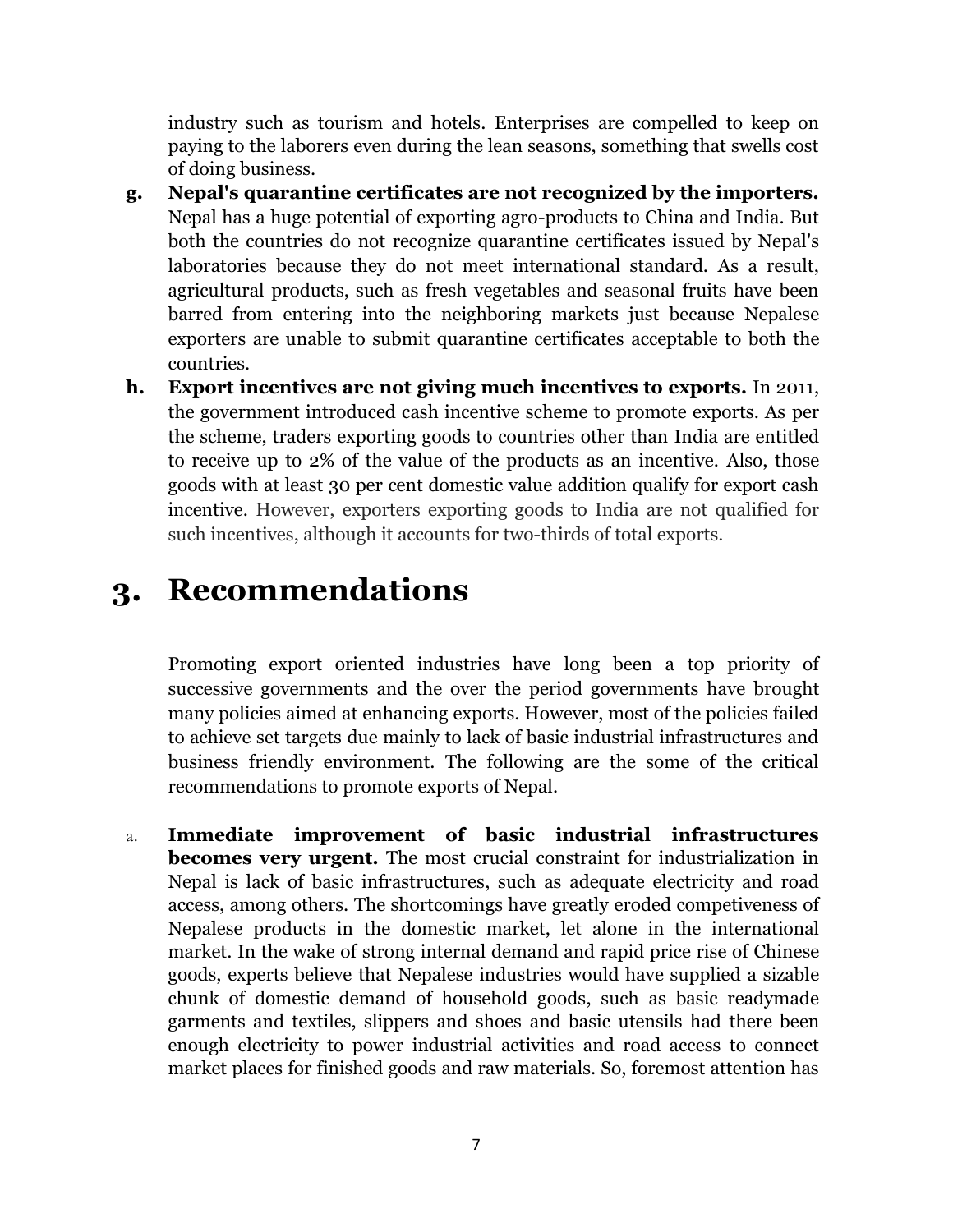to be paid in generating additional electricity and expanding road network, critical factors to boost trade.

- b. **There is a greater need for creating conducive environment to ease doing business in Nepal.** Industrial unrests and rigid labor laws are some of the biggest obstacles to industrialization in Nepal. All three major actors that deal with industrial relations, the government, trade unions and the industrialists have unanimity that there is a need to revise the present labor law and they have been negotiating for years to reform the law. However, despite lengthy talks, no agreement or consensus has reached at. It is high time that the government put extra efforts to bringing all parties on the same page and put serious efforts to bring a flexible as well as business friendly labor law that helps to promote contract-based businesses, such as supply of readymade garments also by providing some sort of social protection to laborers.
- c. **Cash incentives being offered to exporters needs to be revisited.** South Asian experiences show that cash incentives can play a very critical role in promoting export by making it competitive. However, the scheme has so far failed to bring any positive contribution in promoting export. Trade experts believe that exclusion of India form the list of the countries eligible for the incentive is the main reason for the gloomy outcomes. Inclusion of India in the list that commands a share of 65 percent in Nepal's foreign trade is a must aspects that Nepal needs to consider immediately. Traders' complains about the inadequate level of incentives compared to incentives provided in other South Asian countries also need to be considered to make Nepalese products competitive.
- d. **There is need for establishment of a quarantine lab to be accredited internationally to issue certificates meeting global standards.** In order to capitalize the growing opportunities of agricultural exports such as vegetables, fruits and meat products, particularly to neighboring Indian cities, there is a need to pay an urgent attention in building quarantine labs of international quality in major trading points especially in the trading points of bordering with both India and China. Adhering the guidelines of Codex Alimentarius Commission, a globally recognized body that formulates international food standard, guidelines and codes of practice must be ensured.
- **e. Reforms are needed to smoothen cumbersome reimbursement procedures to get duties paid back that traders pay while importing raw materials**. The recently unveiled Trade Policy, 2015 provisioned that the export-oriented industries can get tax refund facilities paid on purchases of raw materials either locally or imported. However, the provision so far has received little response form the exporters as they, based on their past experiences, see lengthy as well as cumbersome official procedures that traders will have to go through to get the refund.